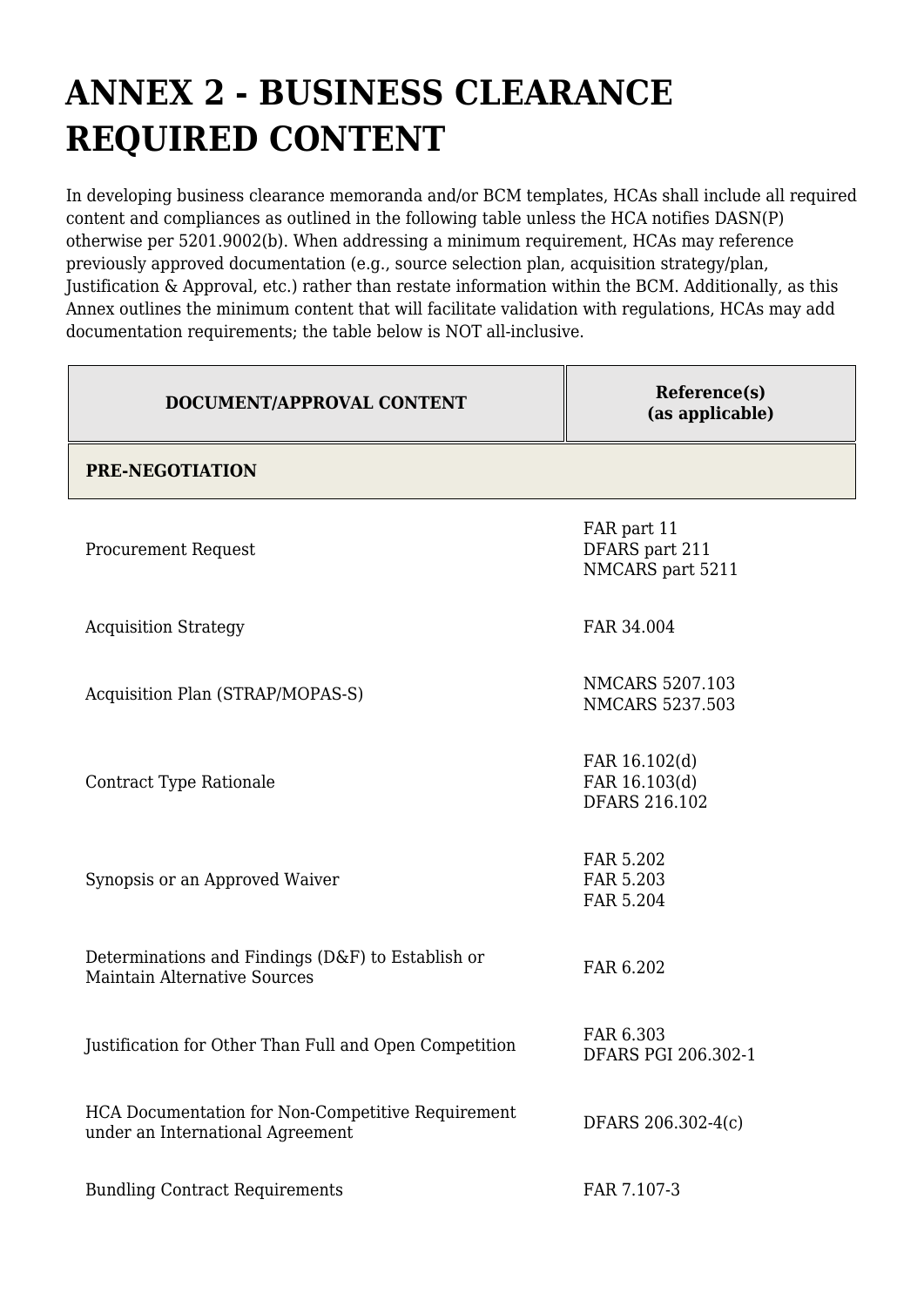| DOCUMENT/APPROVAL CONTENT                                                                                  | Reference(s)<br>(as applicable)                                     |
|------------------------------------------------------------------------------------------------------------|---------------------------------------------------------------------|
| Determination to Consolidate Contract Requirements                                                         | FAR 7.107-2                                                         |
| Determination to Contract for Non-Commercial Services of<br><b>Certain Products or Services</b>            | <b>DFARS 212.272</b>                                                |
| D&F to Use Commercial T&M or LH Contract                                                                   | FAR 12.207                                                          |
| Source Selection Plan                                                                                      | <b>DFARS 215.303</b><br>DoD Source Selection<br>Procedures          |
| D&F to Use T&M or LH Type Contract                                                                         | FAR 16.601(d)(1)<br>FAR 16.602<br>DFARS 216.601(d)(i)(A)            |
| D&F to Use Incentive or Award Fee Contract                                                                 | FAR 16.401(d)<br>DFARS 216.401(d) NMCARS<br>5216.401(d)             |
| D&F for Cost Type Research and Development in Excess<br>of \$25M                                           | DFARS 235.006(b)(i)                                                 |
| Determination for Fixed Price Development for Non-MDAP                                                     | DFARS 235.006(b)(iii)(A)(3)                                         |
| Determination to Make Single Award for IDIQ Estimated<br>to Exceed \$100M (including all options)          | FAR $16.504(c)(1)(ii)(D)$ DFARS<br>216.504(c)<br>NMCARS 5216.504(c) |
| Determination to Make Single Award for IDIQ Advisory<br>and Assistance Services Over Three Years and \$15M | FAR $16.504(c)(2)$                                                  |
| HCA Approval for Cost-Reimbursement Contracts in<br>Excess of \$25M                                        | DFARS 216.301-3                                                     |
| Use of Contract Terms in Excess of Five Years                                                              | FAR 17.204(e)                                                       |
| Use of Non-DoD Contract Vehicle                                                                            | DFARS 217.770                                                       |
| DD Form 2579 Small Business Coordination Record                                                            | <b>DFARS 219.201</b>                                                |

 $\overline{\phantom{a}}$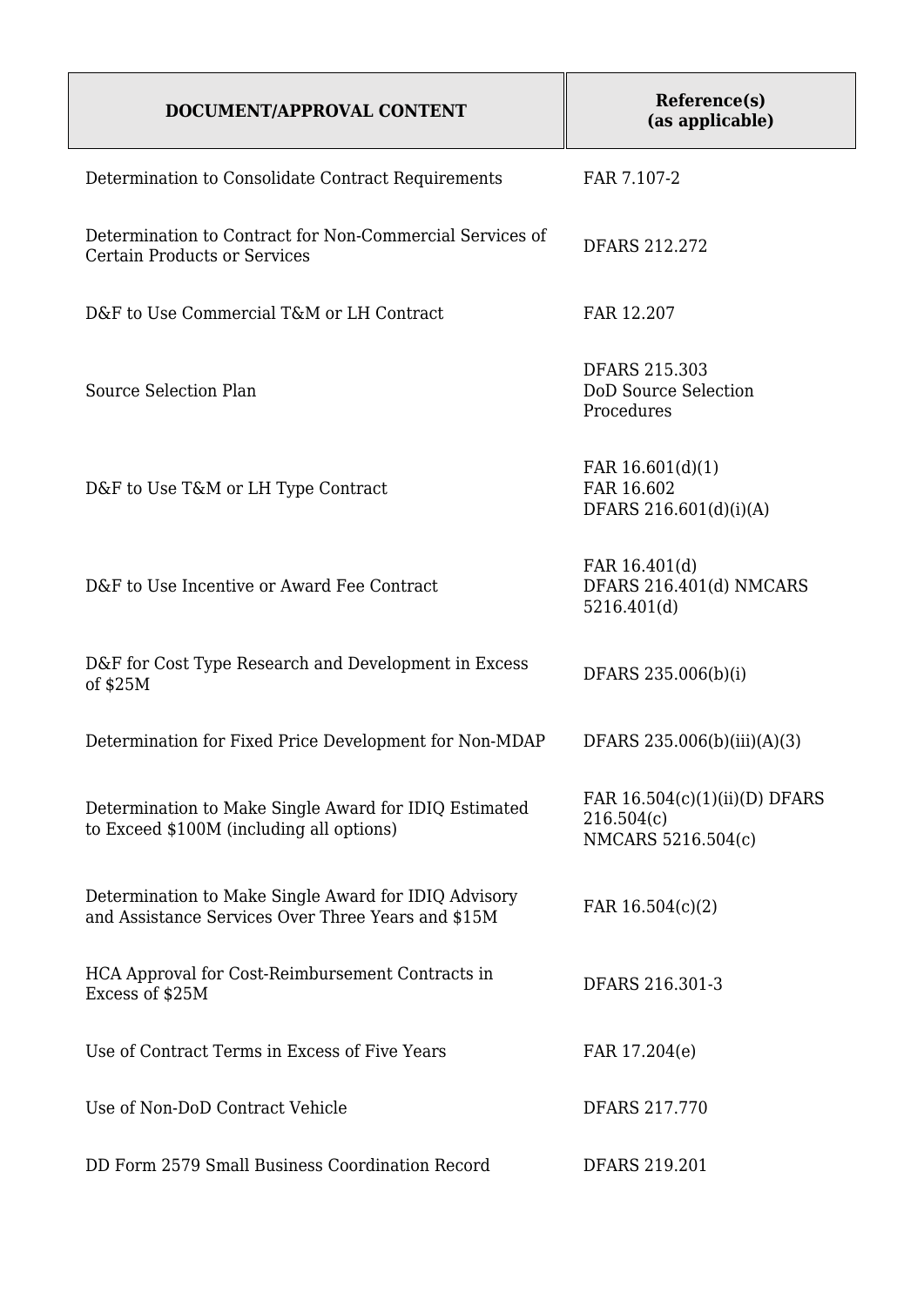## **DOCUMENT/APPROVAL CONTENT**

| Determination of Personal/Non-Personal Services                                                                                                            | FAR 37.103<br><b>DFARS PGI 237.503</b>                                   |
|------------------------------------------------------------------------------------------------------------------------------------------------------------|--------------------------------------------------------------------------|
| Approval for Non-Performance Based Acquisition                                                                                                             | DFARS 237.170-2                                                          |
| Government-Furnished Property Compliance Checklist                                                                                                         | NMCARS 5245.103-74                                                       |
| Approval to Use Warranty                                                                                                                                   | DFARS 246.704                                                            |
| Draft/Planning Solicitation(s); Offerors Comments &<br>Government Response to Offerors; Other Exchanges with<br><b>Industry Before Receipt of Proposal</b> | FAR 15.201                                                               |
| Wage Rate Determination (SF-98/98A)                                                                                                                        | DFARS 222.1008                                                           |
| Market Research Documentation                                                                                                                              | FAR part 10<br>DFARS part 210<br>DFARS 237.102-78<br>DFARS PGI 215.371-2 |
| Independent Government Cost Estimate                                                                                                                       | FAR $4.803(a)(7)$                                                        |
| Approval of FAR/DFARS/NMCARS Deviations                                                                                                                    | FAR subpart 1.4<br>DFARS subpart 201.4 NMCARS<br>subpart 5201.4          |
| Undefinitized Contract Action and Undefinitized Change<br>Order Approval                                                                                   | <b>DFARS 217.74</b><br><b>NMCARS 5243.201</b>                            |
| <b>Unusual Contract Financing Clauses</b>                                                                                                                  | FAR part 32<br>DFARS part 232                                            |
| Justification for Oral Solicitation                                                                                                                        | FAR 15.203(f)                                                            |
| Tailoring of Provisions and Clauses for Use in Commercial<br>Item Acquisition (waiver)                                                                     | FAR subpart 12.3<br>DFARS subpart 212.3<br>NMCARS subpart 5212.3         |
| Solicitation/Request for Proposal                                                                                                                          | FAR 15.203                                                               |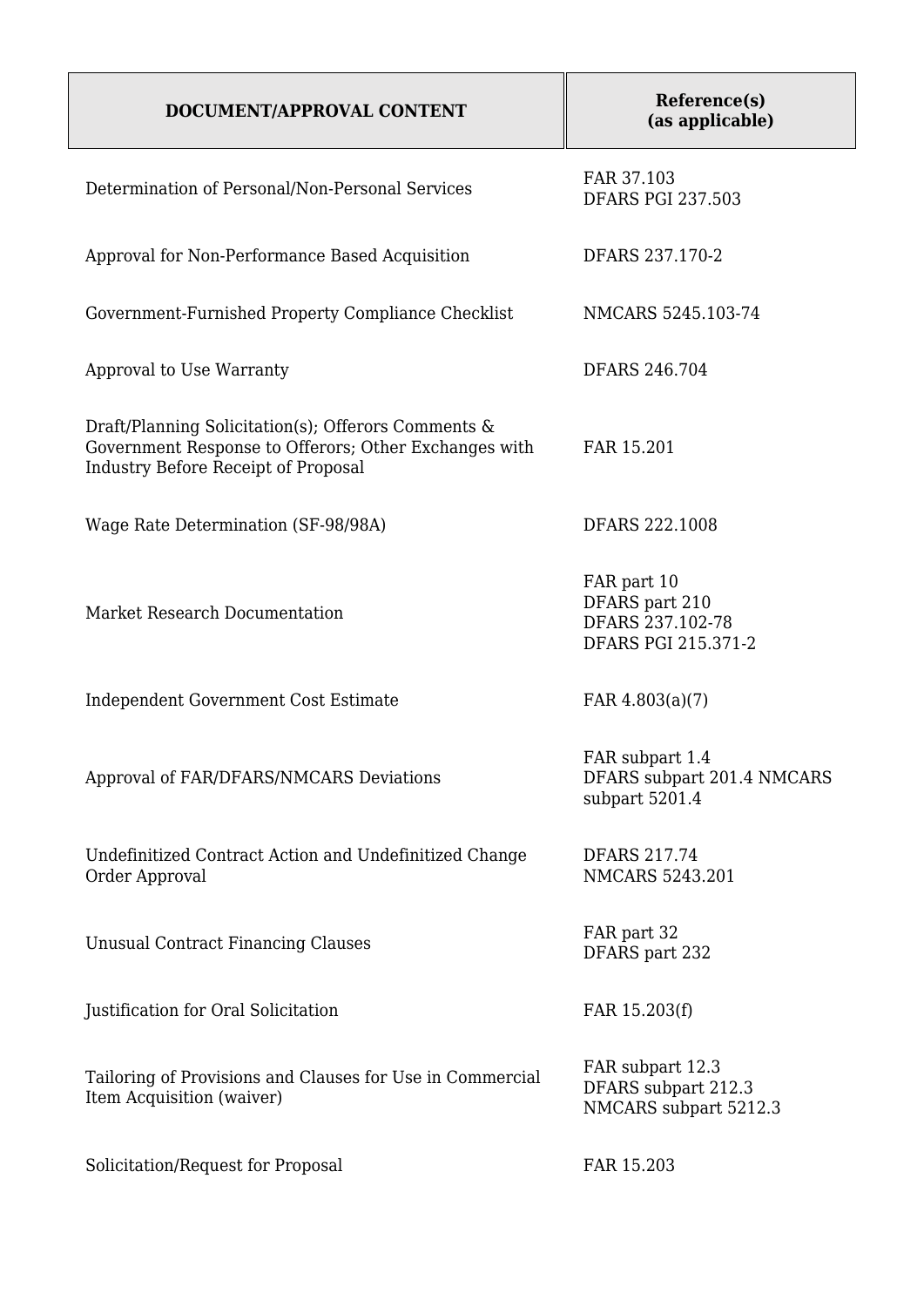| DOCUMENT/APPROVAL CONTENT                                                                                                                                      | Reference(s)<br>(as applicable)                                            |
|----------------------------------------------------------------------------------------------------------------------------------------------------------------|----------------------------------------------------------------------------|
| Amendments to RFP                                                                                                                                              | FAR 15.206                                                                 |
| Combined Synopsis and Solicitations for Commercial Item<br>Acquisitions                                                                                        | FAR 12.603                                                                 |
| Contractor Proposal(s)                                                                                                                                         |                                                                            |
| DCAA Report(s)                                                                                                                                                 |                                                                            |
| ACO Report(s)                                                                                                                                                  |                                                                            |
| Technical Evaluation Report(s)                                                                                                                                 | FAR 15.305(a)(3)                                                           |
| Price/Cost Evaluation Report                                                                                                                                   | FAR $15.305(a)(1)$                                                         |
| Past Performance Evaluation Report                                                                                                                             | FAR $15.305(a)(2)$<br>DFARS 215.305(a)(2)                                  |
| Small Business Participation Evaluation Report                                                                                                                 | DFARS 215.304(c)(i)<br><b>DoD Source Selection</b><br>Procedures           |
| Subcontracting Plan Evaluation Report                                                                                                                          | FAR 19.702(a)<br>FAR 19.704                                                |
| Competitive Range Determination                                                                                                                                | FAR 15.306(c)                                                              |
| Evaluation of Transportation Costs (DD Form 1654)                                                                                                              | FAR 47.306<br>DFARS 247.301-71<br>DFARS 247.372                            |
| <b>Cost Accounting Standards Waivers</b>                                                                                                                       | FAR 30.201-5<br>DFARS 230.201-5<br>NMCARS 5230.201-5                       |
| Make or Buy (Program, Evaluation, Approval)                                                                                                                    | FAR 15.407-2                                                               |
| Compliance with FAR Subpart 4.21 - Prohibition on<br>Contracting for Certain Telecommunications and Video<br>Surveillance Services or Equipment - Requirements | FAR provision 52.204-24<br>FAR provision 52.204-26<br>FAR clause 52.204-25 |

 $\overline{\phantom{a}}$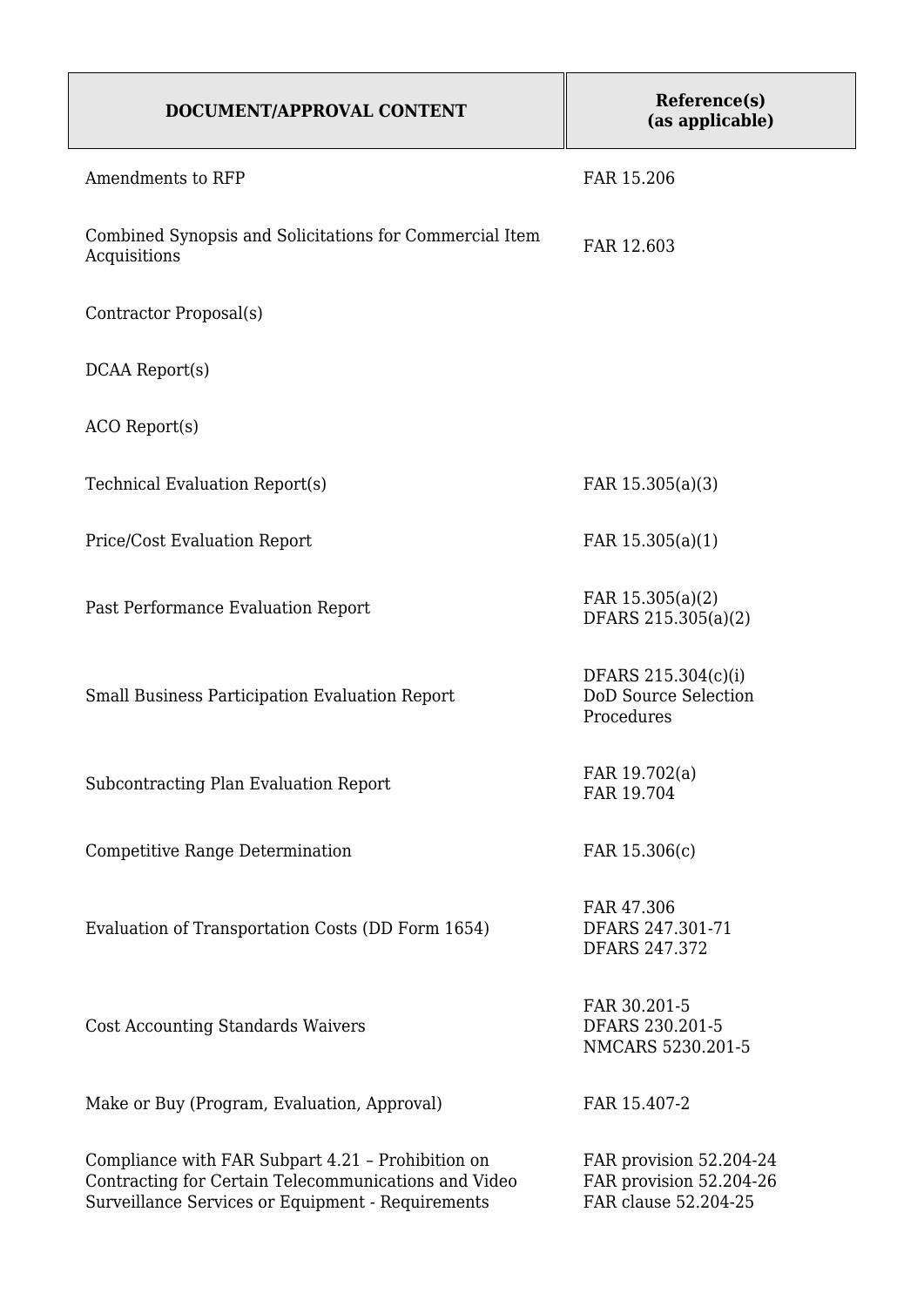| DOCUMENT/APPROVAL CONTENT                                                                                                                                                               | Reference(s)<br>(as applicable)                                                               |
|-----------------------------------------------------------------------------------------------------------------------------------------------------------------------------------------|-----------------------------------------------------------------------------------------------|
| Exemptions Requested to Buy American, Berry<br>Amendment, Specialty Metals Restrictions, or Other<br>Requirements of the Solicitation                                                   | DFARS subpart 225.70                                                                          |
| Contracting Officer Determination and Basis for Pass-<br><b>Through Charges</b>                                                                                                         | FAR 15.404-1(h)                                                                               |
| Contractor's Estimating System Determined Acceptable by<br><b>ACO</b>                                                                                                                   | DFARS 215.407-5                                                                               |
| Pre-Award Disclosure Statement - Cost Accounting<br>Practices and Certification and Determined Current,<br>Accurate, and Complete by ACO                                                | FAR clause 52.230-1<br>FAR 30.202-6                                                           |
| Contractor's Accounting System Determined Adequate by<br>CAO/DCAA                                                                                                                       | FAR 16.301-3                                                                                  |
| Contractor Purchasing System Determined to be Approved<br>by the ACO                                                                                                                    | FAR 44.305                                                                                    |
| Property System Reviewed for Acceptability by ACO                                                                                                                                       | FAR 45.105                                                                                    |
| <b>SAM Exclusions Verification for All Offerors</b>                                                                                                                                     | FAR $9.405(e)(1)$                                                                             |
| Certification Regarding Responsibility Matters and<br>Delinquent Tax Liability or a Felony Conviction under<br>Federal Law                                                              | FAR 9.104-5<br>FAR provision 52.209-5<br>FAR provision 52.212-3(h) FAR<br>provision 52.209-11 |
| Pre-Negotiation Objective - Four Tenets:<br>1. What is the estimate,<br>2. What is the estimate based on,<br>3. How was the estimate derived, and<br>4. Why is the estimate reasonable? |                                                                                               |
| Part 15 Negotiation Documentation Requirements                                                                                                                                          | FAR 15.406-3<br>DFARS 215.406-3                                                               |

## **POST-NEGOTIATION**